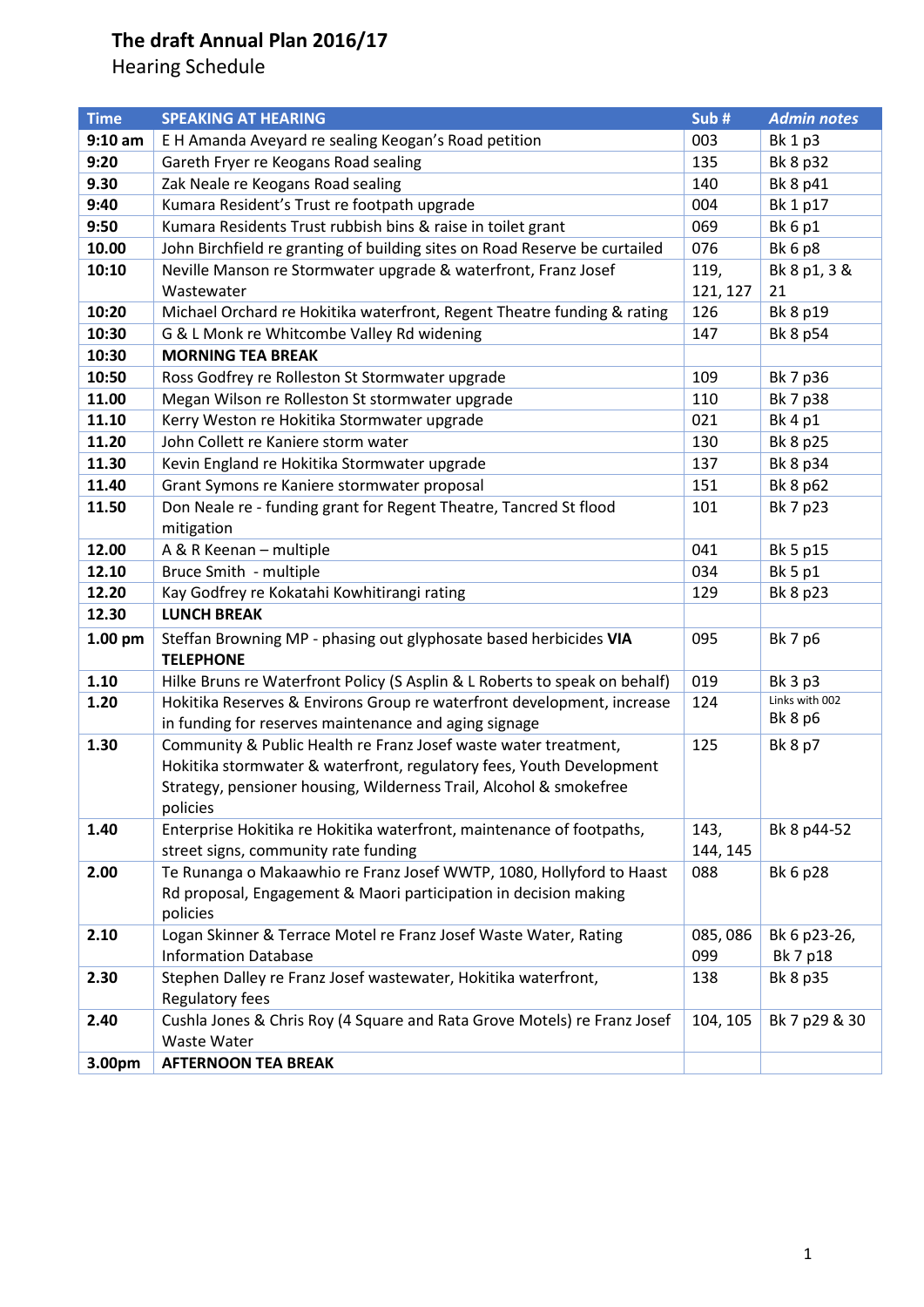| <b>Time</b> | <b>SPEAKING AT HEARING</b>                                   | Sub# | <b>Admin notes</b> |
|-------------|--------------------------------------------------------------|------|--------------------|
| 3.20        | Jim Little re continuation of funding                        | 044  | Bk 5 p19           |
| 3.30        | Clive re Franz Josef Waste Water                             | 049  | Bk 5 p24           |
| 3.40        | Kelly Bartlett re Franz Josef Waste Water - unable to attend | 053  | <b>Bk 5 p29</b>    |
| 3.50        | Andrew Hocken re Franz Josef Waste Water                     | 068  | Bk 5 p46           |
| 4.00        | Helen Lash re Franz Josef Waste Water                        | 080  | Bk 6 p14           |
| 4.10        | Tom Skinner re Franz Josef Waste Water                       | 098  | Bk 7 p15           |
| 4.20        | Kim Smith re Franz Josef Waste Water                         | 115  | Bk 7 p51           |
| 4.30        | Dianne Ferguson re Franz Josef Waste Water                   | 118  | Bk 7 p57           |
| 4.40        | Craig Rankin re Franz Josef waste water                      | 122  | <b>Bk 8 p4</b>     |
| 4.50        | Mark Williams re Franz Josef Waste water                     | 128  | Bk 8 p22           |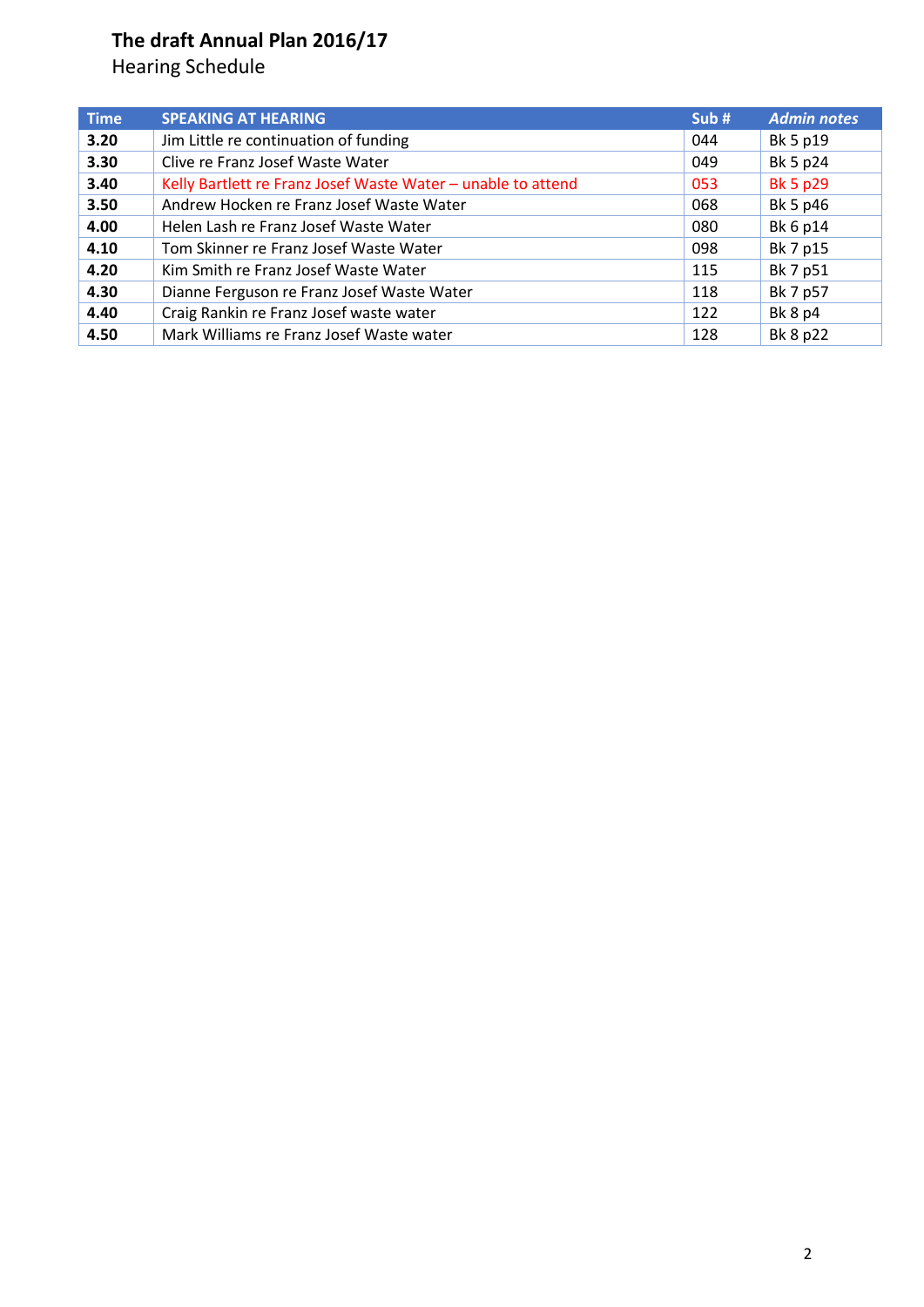| Sub#                    | REMAINDER OF WRITTEN SUBMISSIONS (NOT SPEAKING TO THEIR SUBMISSION)                                             |  |
|-------------------------|-----------------------------------------------------------------------------------------------------------------|--|
|                         |                                                                                                                 |  |
| Book 1 001              | 001 E Ross Community Society - tar sealing of Community Hall Car park                                           |  |
| 002 (links<br>with 124) | 002 E Hokitika Reserves & Environs Group - budget, water front development & Heritage Trail                     |  |
|                         | signs renewal                                                                                                   |  |
| Book 2 005              | Inger Perkins re Smokefree environments policy                                                                  |  |
| 007                     | Gloria Robinson - Dog Policy                                                                                    |  |
| 008                     | Fleur Lange re Dog Policy                                                                                       |  |
| 009                     | AJ Sullivan - dog policy                                                                                        |  |
| 010                     | DC & FIW Stapleton re Dog Policy                                                                                |  |
| 011                     | Anna Dyzel - storm water improvements                                                                           |  |
| 012<br>013              | Anna Dyzel - Hokitika Waterfront                                                                                |  |
|                         | Anna Dyzel - Selected Dog ownership                                                                             |  |
| 014                     | Helen & Peter Walls - Tourism Levy / Commercial Rates                                                           |  |
| 015                     | Beryl Armstrong - Dog Policy<br>Toimata foundation - enviroschools                                              |  |
| 016                     |                                                                                                                 |  |
| Book 3 017              | Scott Peters - Dog Policy                                                                                       |  |
| 018                     | Lindy Roberts - Waterfront Plan                                                                                 |  |
| 020                     | Hugh & Christine Cameron - Rate Rises                                                                           |  |
| Book 4 022              | Kerry Weston - Upgrade to Franz Josef Sewerage Scheme                                                           |  |
| 023                     | Kerry Weston - Waterfront Development                                                                           |  |
| 024                     | Inger Perkins West Coast Penguin Trust re Dog Policy                                                            |  |
| 025                     | DS & DM Moore - Dog Policy                                                                                      |  |
| 026                     | Ruth Allanson on behalf of Haast Promotion Group re rollover of funds                                           |  |
| 027                     | John Birchfield re Bruce Bay community zone                                                                     |  |
| 028                     | Mrs J M Cowie re Dog Policy                                                                                     |  |
| 029                     | Brian Ward Heritage Hokitika re Waterfront Plan                                                                 |  |
| 030                     | Nigel Ogilvie re Stormwater upgrade                                                                             |  |
| 031                     | Kumara Residents Trust re Intent to apply for MDI funding                                                       |  |
| 032                     | Frosty Theron re Dog Policy                                                                                     |  |
| 033                     | Kate Draper, Fox Glacier community re footpaths in the community                                                |  |
| Book 5 035              | Tina Bond re Dog Policy                                                                                         |  |
| 036                     | June Holdcroft re Dog Policy                                                                                    |  |
| 037                     | Amanda Taylor re Stormwater Upgrade                                                                             |  |
| 038<br>039              | Natalie Win re Dog Policy                                                                                       |  |
| 040                     | Brian Manera, Stacey Stevenson, Harihari Community re toilet maintenance                                        |  |
| 042                     | J Farmer, Haast re funding from Reserves fund for development of Marks Rd<br>Jane Churchwell re Waterfront Plan |  |
| 043                     | Micheal McEwen re Waterfront Plan                                                                               |  |
| 045                     | Oscar Morgan re WWTP                                                                                            |  |
| 046                     | Hokitika Lions Club re waterfront improvements                                                                  |  |
| 047                     | David Priest re Dog Policy                                                                                      |  |
| 048                     | Caroline Alexander re Franz Josef Waste Water                                                                   |  |
| 050                     | Michael Nolan - Franz Josef Waste Water                                                                         |  |
| 051                     | Mark Gibson re Franz Josef Waste Water                                                                          |  |
| 052                     | Nigel Mehrtens re Rolleston St stormwater upgrade                                                               |  |
| 054                     | Andre Mehrtens re Rolleston Street storm water upgrade                                                          |  |
| 055                     | Linda Holmes re Franz Josef Waste Water                                                                         |  |
| 056                     | Nathan Hende re Franz Josef Waste Water                                                                         |  |
| 057                     | Kaedance Mehrtens re Rolleston St stormwater upgrade                                                            |  |
| 058                     | Steve Mackie re Franz Josef Waste Water                                                                         |  |
|                         |                                                                                                                 |  |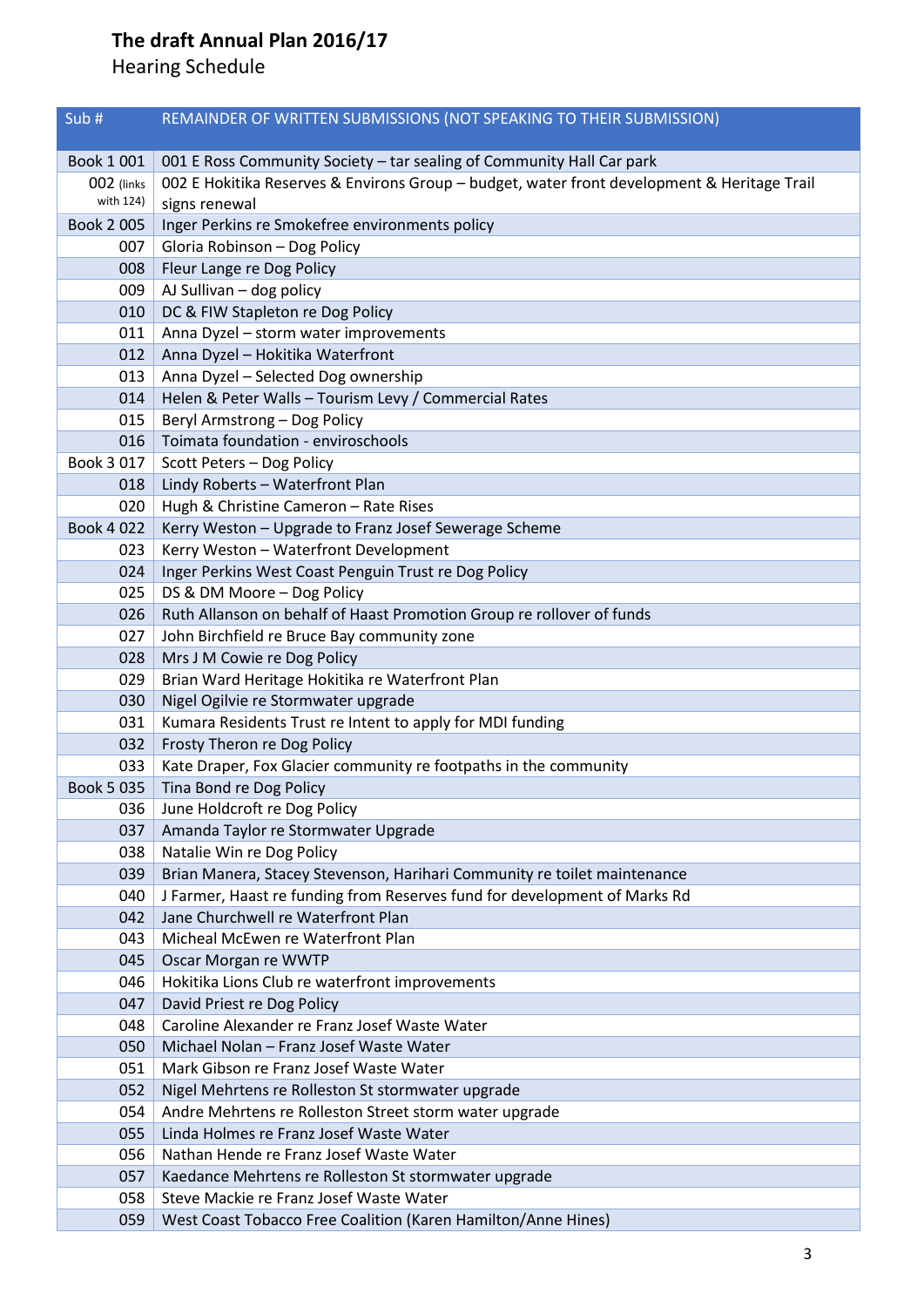| Sub $#$           | REMAINDER OF WRITTEN SUBMISSIONS (NOT SPEAKING TO THEIR SUBMISSION)                       |
|-------------------|-------------------------------------------------------------------------------------------|
| 060               | Richard Benton re Franz Josef Waste Water                                                 |
| 061               | Bronwyn Burrows re Franz Josef Waste Water                                                |
| 062               | Dale Burrows re Franz Josef Waste Water                                                   |
| 063               | Natasha Goodwin re Franz Josef Waste Water                                                |
| 064               | Bruce Millin re Franz Josef Waste Water                                                   |
| 065               | Celina Lin re Franz Josef Waste Water                                                     |
| 066               | Kate Smith re Franz Josef Waste Water                                                     |
| 067               | Alister Yeoman re Franz Josef Waste Water                                                 |
| Book 6 070        | Celina Lin re Franz Josef Waste Water                                                     |
| 071               | Nathalie Giroux re Haast Township Reserve                                                 |
| 072               | I & K Hartshorne re Franz Josef Waste Water                                               |
| 073               | Josh Bramley re Franz Josef Waste Water                                                   |
| 074               | Janelle Shaw (Fern Grove Gifts & Souvenirs) re Franz Josef Waste Water                    |
| 075               | Janelle Shaw re Franz Josef Waste Water                                                   |
| 077               | Active West coast (Rosie McGrath) re Waterfront plan, dog policy, smokefree policy, Safer |
|                   | Community Accreditation, and others                                                       |
| 078               | Kate Buckley re Hokitika Waterfront                                                       |
| 079               | Julie Bradshaw re Hokitika Waterfront                                                     |
| 081               | Margaret Silcock re Dog Policy                                                            |
| 082               | Neville Manson re Storm water upgrades                                                    |
| 083               | Ray Mudgway/Nigel Orr re Franz Josef Waste Water                                          |
| 084               | Duncan Hamilton re Dog Policy                                                             |
| 087               | Adrian Waters re Franz Josef Waste Water                                                  |
| 089               | Jessica Kowalczyk re Franz Josef Waste Water                                              |
| 090               | Tim Jungke re Franz Josef Waste Water                                                     |
| 091               | Hayley Rendel re Franz Josef Waste Water                                                  |
| Book 7 092        | Mark Franz Josef Waste Water                                                              |
| 093               | Eugenia Puntillo re Franz Josef Waste Water                                               |
| 094               | Ben & Tiana Morris re Franz Josef Waste water                                             |
| 096               | A Kremer re Franz Josef waste water & treatment plant, and noise levels                   |
| 097               | Des Routhan re Tourism Rates, Debt, Rates                                                 |
| 100               | Carol Scott re Bruce Bay rating & accessing funds                                         |
| 102               | E Walker re Rates                                                                         |
| 103               | H Cameron/M Dowel re unsustainable rates rise                                             |
| 106               | Mike & Julie Charles re Franz Josef Waste Water                                           |
| 107               | Mack Godfrey re Rolleston St stormwater upgrade                                           |
| 108               | Samuel Godfrey re Rolleston St stormwater upgrade                                         |
| 111               | Ange Murtha re Rates                                                                      |
| 112               | Ange Murtha re Dog Policy and more rubbish bins required                                  |
| 113               | Tanith Robb on behalf FFNZ re Franz Josef WWTP, Stormwater upgrades, Hokitika waterfront, |
|                   | Planning & Regulatory changes                                                             |
| 114               | JH Farmer re Rating                                                                       |
| 116               | JH Farmer re Rating discrepancies, waste collection                                       |
| 117               | Andrea Meldrum re Franz Josef Waste Water                                                 |
| <b>Book 8 120</b> | WC Wildlife Centre re Franz Josef Wastewater                                              |
| 123               | Jacky Vos re Franz Josef Wastewater                                                       |
| 131               | G & B Oudemans re Franz Josef wastewater                                                  |
| 132               | G & B Oudemans re Reserves development fund                                               |
| 133               | D & T Waters re Franz Josef waste water                                                   |
| 134               | David Stapleton re Hokitika waterfront, Reserve development fund                          |